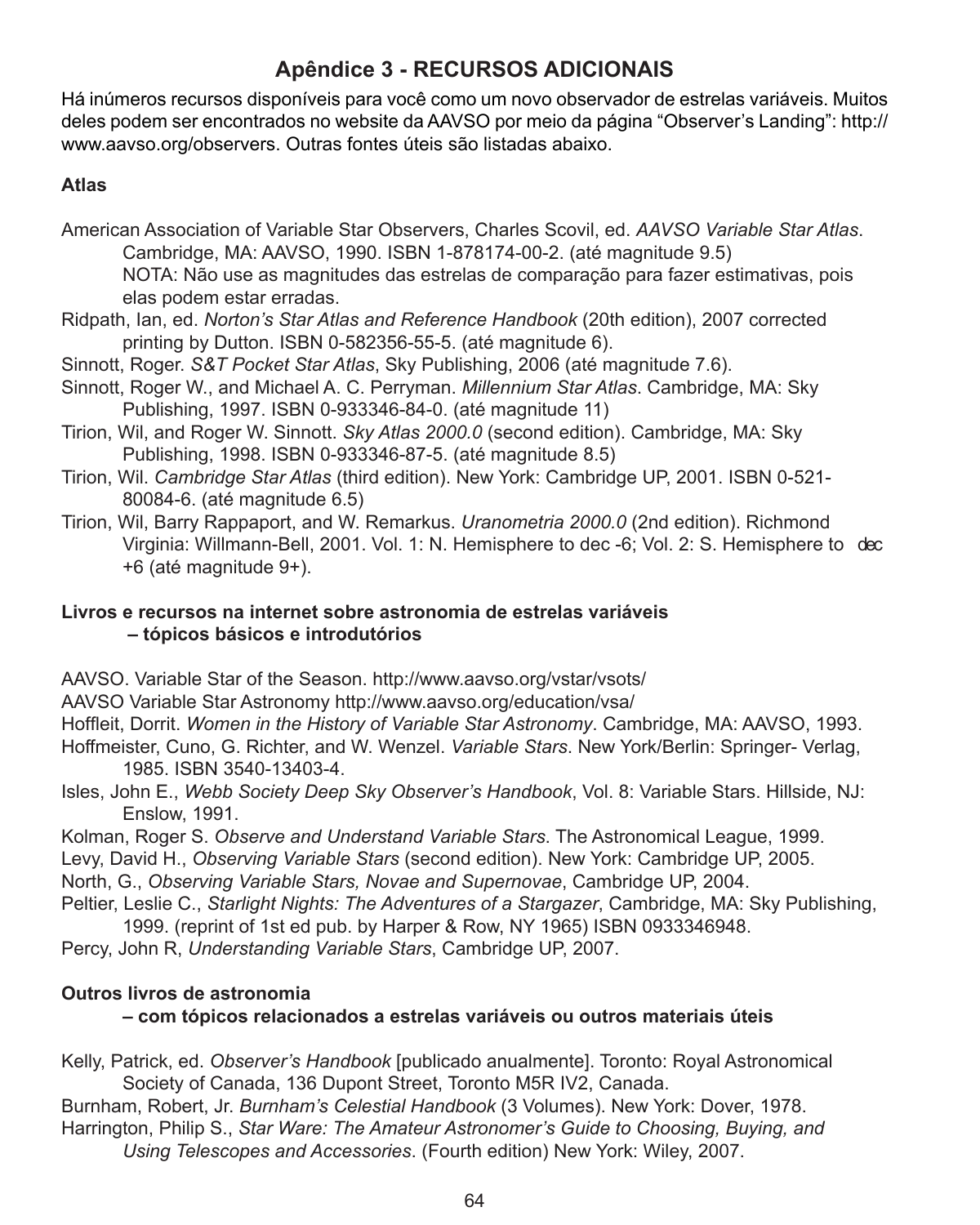Kaler, James B., *The Cambridge Encyclopedia of Stars*, Cambridge UP, 2006.

Kaler, James B., *Stars and their Spectra: An Introduction to the Spectral Sequence*, New York: Cambridge UP, 1997. ISBN 0-521-58570-8.

Karttunen, H. et al, *Fundamental Astronomy*, Fifth edition, Springer, 2007.

Levy, David H.,*The Sky, A User's Guide*. New York: Cambridge UP, 1993. ISBN 0-521-39112-1. Levy, David H., *Guide to the Night Sky*, Cambridge UP, 2001.

MacRobert, Alan., *Star Hopping for Backyard Astronomers*, Belmont, MA: Sky Publishing, 1994.

Moore, Patrick, *Exploring the Night Sky with Binoculars*, Fourth edition, New York: Cambridge UP, 2000, ISBN 0-521-36866-9.

Norton, Andrew J., *Observing the Universe*, Cambridge UP, 2004.

Pasachoff, Jay M., *Peterson Field Guide to the Stars and Planets*, Fourth edition, Boston: Houghton Mifflin, 2000. ISBN 0-395-93431-1.

#### **Software (Programas de computador)**

Guide. Project Pluto, Bowdoinham, ME (www.projectpluto.com) VStar. Programa da AAVSO de análise de dados (http://www.aavso.org/vstar-overview) MegaStar. Willmann-Bell, Richmond, VA (www.willbell.com) Red Shift. Maris Multimedia, Ltd., Kingston, UK (www.maris.com) Starry Night Backyard and Starry Night Pro. Sienna Software, Toronto, Ontario, Canada. (www.siennasoft.com)

TheSky and RealSky. Software Bisque, Golden, CO (www.bisque.com)

#### **Livros e materiais na internet em língua portuguesa**

ARANY-PRADO, Lilia I. *À Luz das Estrelas – Ciência Através da Astronomia*. Rio de Janeiro: DP&A/Lamparina, 2006. 160 p.

BOURGE, Pierre; LACROUX, Jean. *À Espreita das Estrelas*. Porto Alegre: Instituto Piaget, 2001. 434 p.

CHUNG, K. C. *Vamos Falar de Estrelas?* Rio de Janeiro: UERJ, 2000. 151 p.

ESTAÇÃO COSTEIRA1. *Seção de Estrelas Variáveis*. Disponível em: http://costeira1.astrodatabase.net/variaveis/index.htm

FARIA, Romildo P. (org.). *Fundamentos de Astronomia*. 10. ed. Campinas: Papirus, 2009. 208 p.

FRIAÇA, Amâncio C. S. et al. *Astronomia – Uma Visão Geral do Universo*. 2. ed. São Paulo: Edusp, 2008. 288 p.

MACIEL, Walter J. *Astrofísica do Meio Interestelar*. São Paulo: Edusp, 2002. 360 p.

MACIEL, Walter J. *Introdução à Estrutura e Evolução Estelar*. São Paulo: Edusp, 1999. 288 p.

MOURÃO, Ronaldo R. F. *Atlas Celeste*. 10. ed. Rio de Janeiro: Vozes, 2004. 197 p.

MOURÃO, Ronaldo R. F. *Nascimento, Vida e Morte das Estrelas: A Evolução Estelar*. Rio de Janeiro: Vozes, 1995. 132 p.